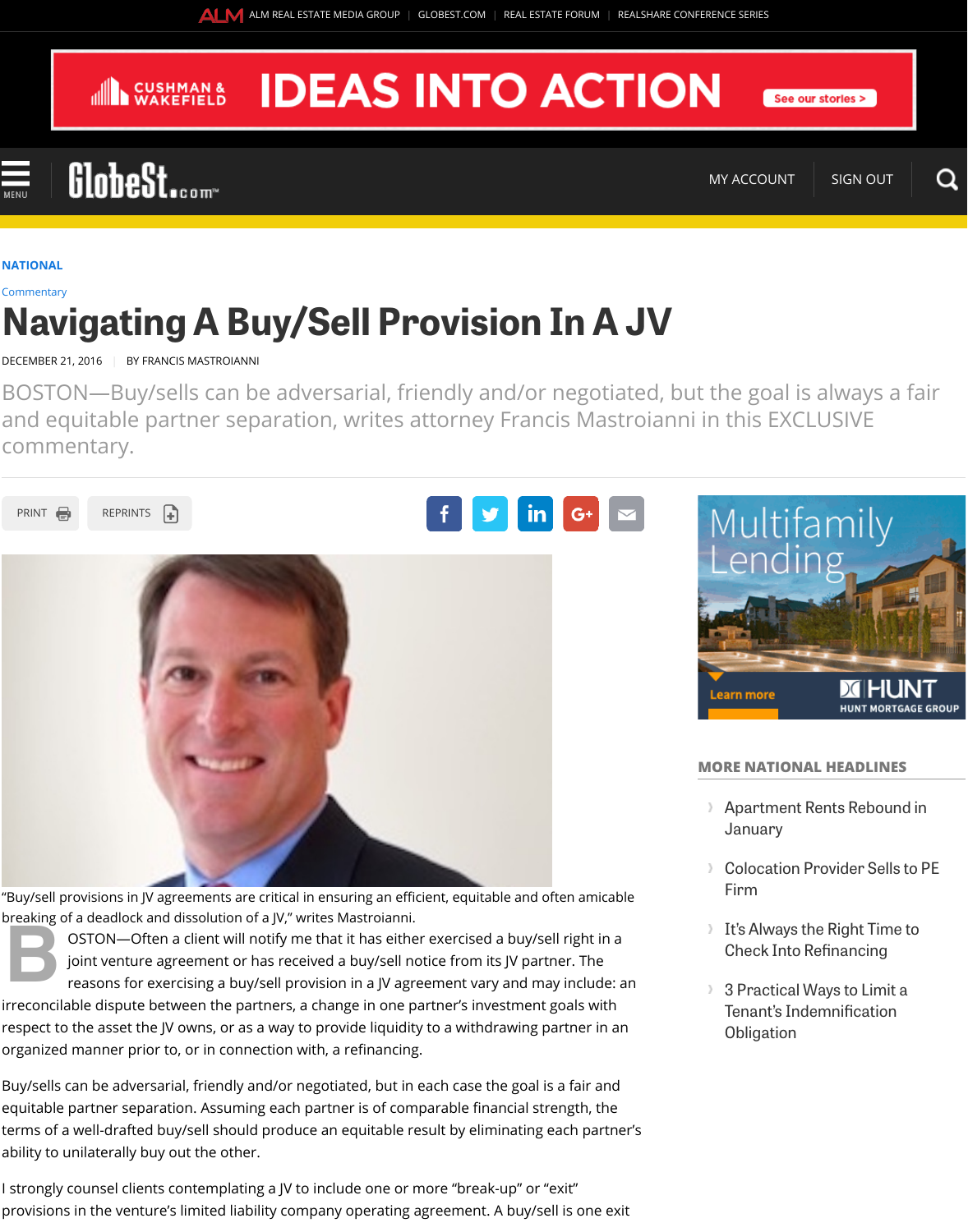deposit, a closing date, reconciliations and adjustments to the purchase price, allocation of closing costs, assumption of the existing loan or securing of a new one and consed buyer or seller default. Sometimes a buy/sell provision requires the parties execut & sale agreement memorializing the deal terms, but this usually adds unnecessary expense if the buy/sell is well drafted and the parties act in good faith.

## **Pitfalls to Address**

Valuation: To ensure a smooth closing under a buy/sell, the JV agreement should a terms to avoid disputes over what is ostensibly the dispute resolution provision its example, a recipient of a buy/sell election notice may wish to seek an appraisal of determine that a market rate sale price forms the basis for the buy/sell price. This when the recipient is contemplating being a seller and/or may be an investor partr familiar with the local market in which the asset is located. Similarly, because one buy/sell is often the "out-of-town money partner" and not the sponsor or "on-the g partner, the Buy/Sell provisions should include an obligation on the part of both part transparent, deal in good faith, and provide access to the asset's books and record

Representations and Warranties: Representations and warranties are limited in a l transaction since both partners already own the asset. However, the buying partne obligated to maintain the asset in the ordinary course and not incur extraordinary perform new capital or tenant improvements from the trigger date through closing to avoid negative impacts on the net proceeds to the selling partner. A selling part state in its election notice that the sale of its interest is contingent on "business as through closing.

Cash-on-Hand: Another important yet often overlooked item is how to account for hand" which, while not technically real estate, should be factored into the net sales at closing. Determining cash-on-hand precisely can be challenging but it can be a s amount (especially if cash distributions have accrued and not been made). Cash-o be discussed and calculated in advance of the closing date to prevent last minute disagreements. Likewise, the parties should address post-closing reconciliations o delinquent rents, released lender reserves, and taxes. The parties should execute statement at closing incorporating these amounts and indicating the net sale proc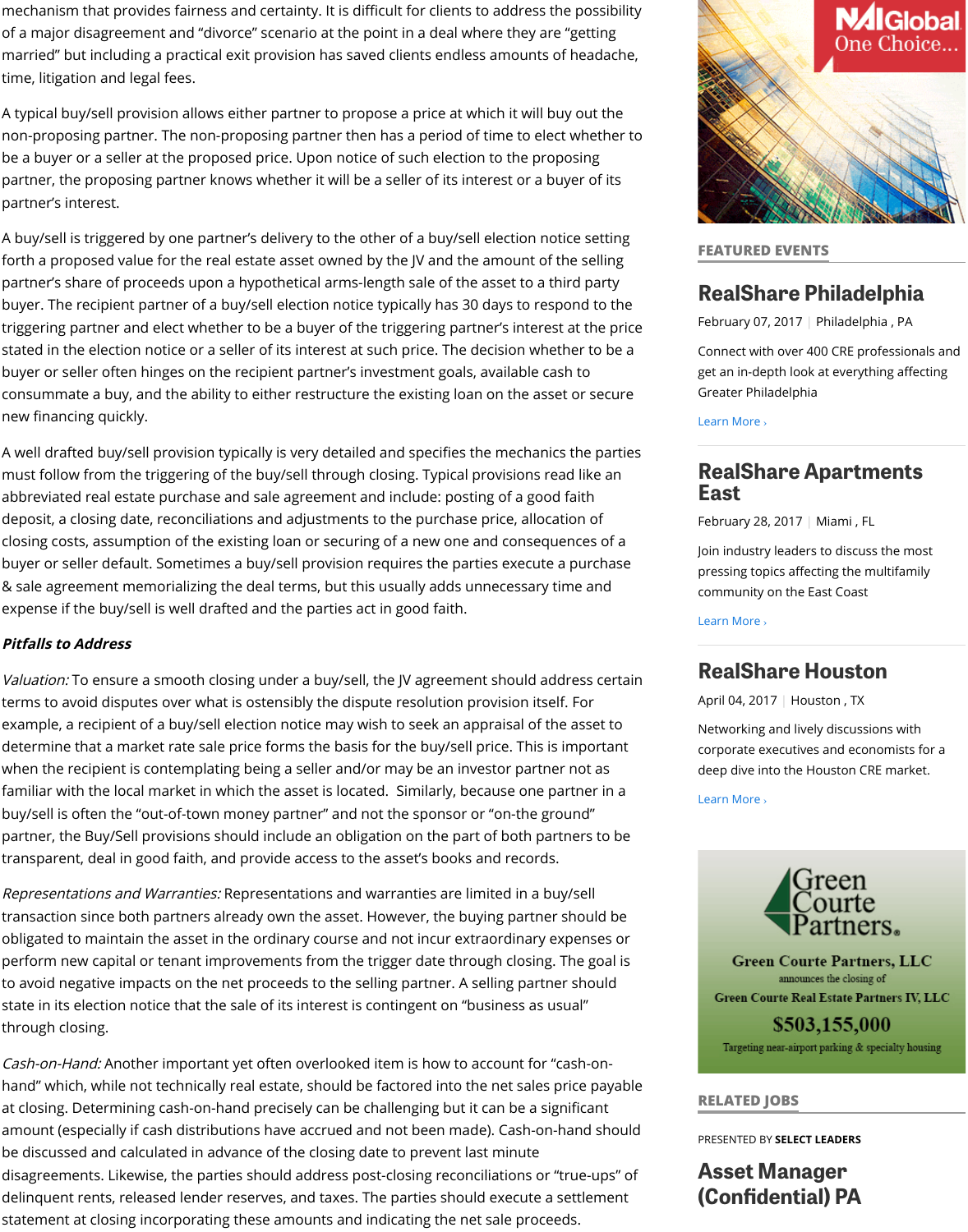take title in order not to subject itself to any existing liabilities of the joint venture. and attention to transaction deadlines are critical if new debt will be used in closin

A well-drafted buy/sell provision should also address what happens if either the bi defaults. Typically, if a buyer fails to close a buy/sell transaction, the seller either m buyer's good faith deposit or elect to become the buyer and close the purchase un buy/sell at a 5% to 10% discount to the initial agreed-upon valuation in the initial b election notice, or both. Conversely, if a seller defaults, buyer typically can sue for performance and costs of enforcement.

Buy/sell provisions in JV agreements are critical in ensuring an efficient, equitable a amicable breaking of a deadlock and dissolution of a JV due to an irreconcilable pa disagreement. Before entering into a JV, such a deadlock provision should be draft agreement and it must be sufficiently detailed to be equitable, avoid misinterpretation effectuate the intent of the parties. Although it is challenging to address terms of a the time a partnership is being created, planning for such a scenario spares both partners and the partners and significant amount of time and money if a dispute arises and mitigates risk for a pi sponsor, investor and lender.

The counsel of a sophisticated attorney with experience both drafting buy/sell pro sponsors and investors and one with experience consummating the actual exercis of a buy/sell can be invaluable in achieving a successful project.

Francis Mastroianni is co-founder and partner of Trilogy Law LLC, based in Boston. contacted at fran@trilogylaw.com. The views expressed here are the author's own.